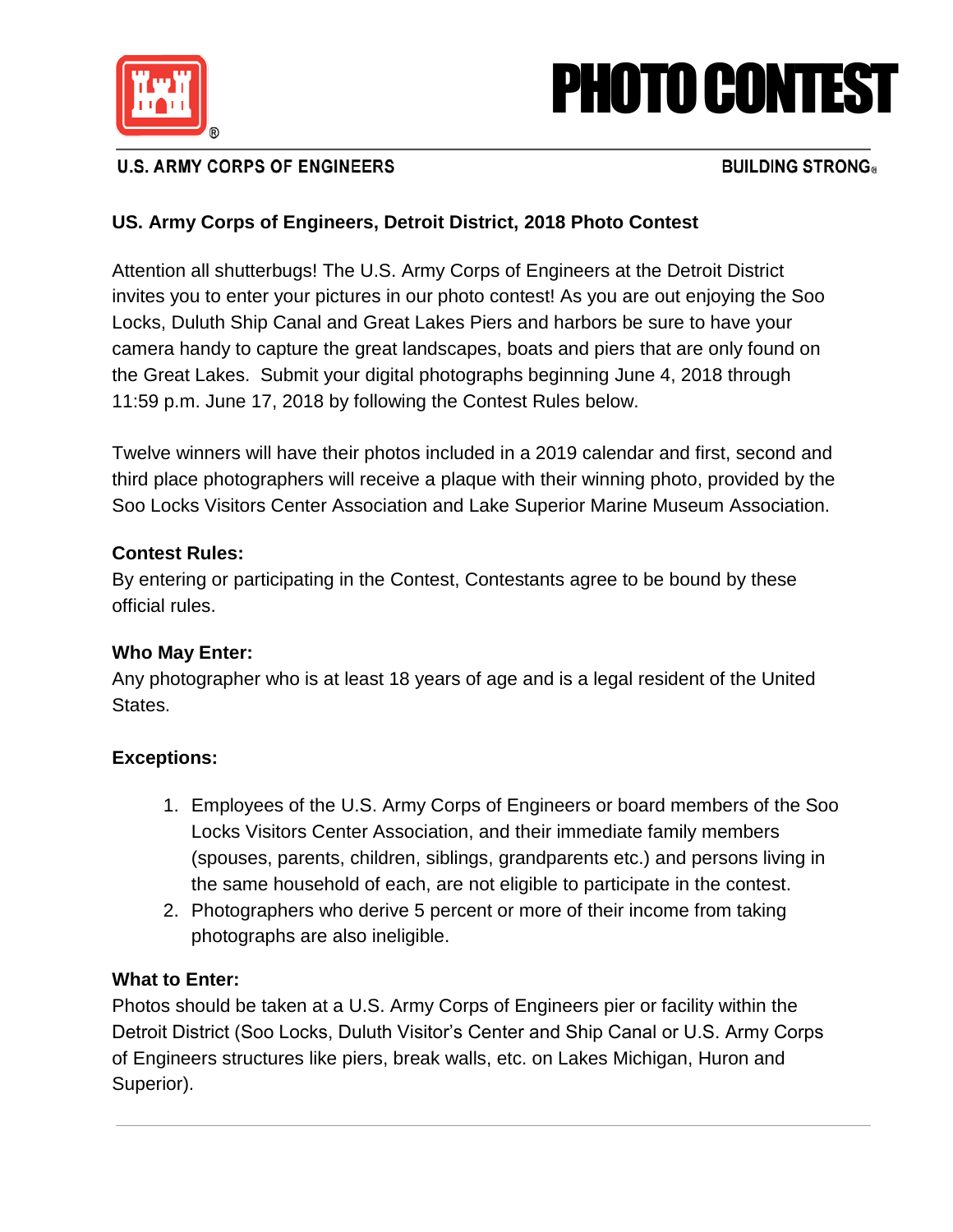Follow this link for a list of U.S. Army Corps of Engineers projects on the Great Lakes: [http://www.lre.usace.army.mil/Missions/GreatLakesNavigation/GreatLakesHarborFactS](http://www.lre.usace.army.mil/Missions/GreatLakesNavigation/GreatLakesHarborFactSheets.aspx) [heets.aspx](http://www.lre.usace.army.mil/Missions/GreatLakesNavigation/GreatLakesHarborFactSheets.aspx)

Photographs containing nudity, obscenity, profanity, pornography, violence, and anything that is lewd or offensive in nature, or otherwise inappropriate images will be excluded from the contest. The U.S. Government reserves the right at its sole discretion to reject and disqualify any images that are considered inappropriate or depicting unsafe activities.

No alteration or manipulation of photographs is permitted except for cropping, red eye removal, and/or adjustment of contrast and brightness.

Winning photos from previous years will not be considered.

#### **How to Enter:**

Photos must be submitted by email in a jpeg (.jpg) format, with a **maximum file size 3 MB**.

The e-mail must contain appropriate contact information for the entrant, and must contain at a minimum, full name, address, and phone number of the entrant.

Identification of the location at which the photograph was taken is strongly recommended.

Any personal information that is submitted by the contestants will be for Corps of Engineers internal use only and for the sole purpose of this photo contest. Contestant entry information will not be shared with any other parties or appear with entries on the Facebook album where photos will be 'judged.'

Each entrant may submit up to 2 photos. Each photo must be an original photo personally taken by the entrant at a Corps of Engineers facility or structure.

A credit will be provided under winning images selected for the calendar. Entrants should include how they want their name to appear in the credit line. Descriptions or titles, if any, used with the photos are at the government's sole discretion.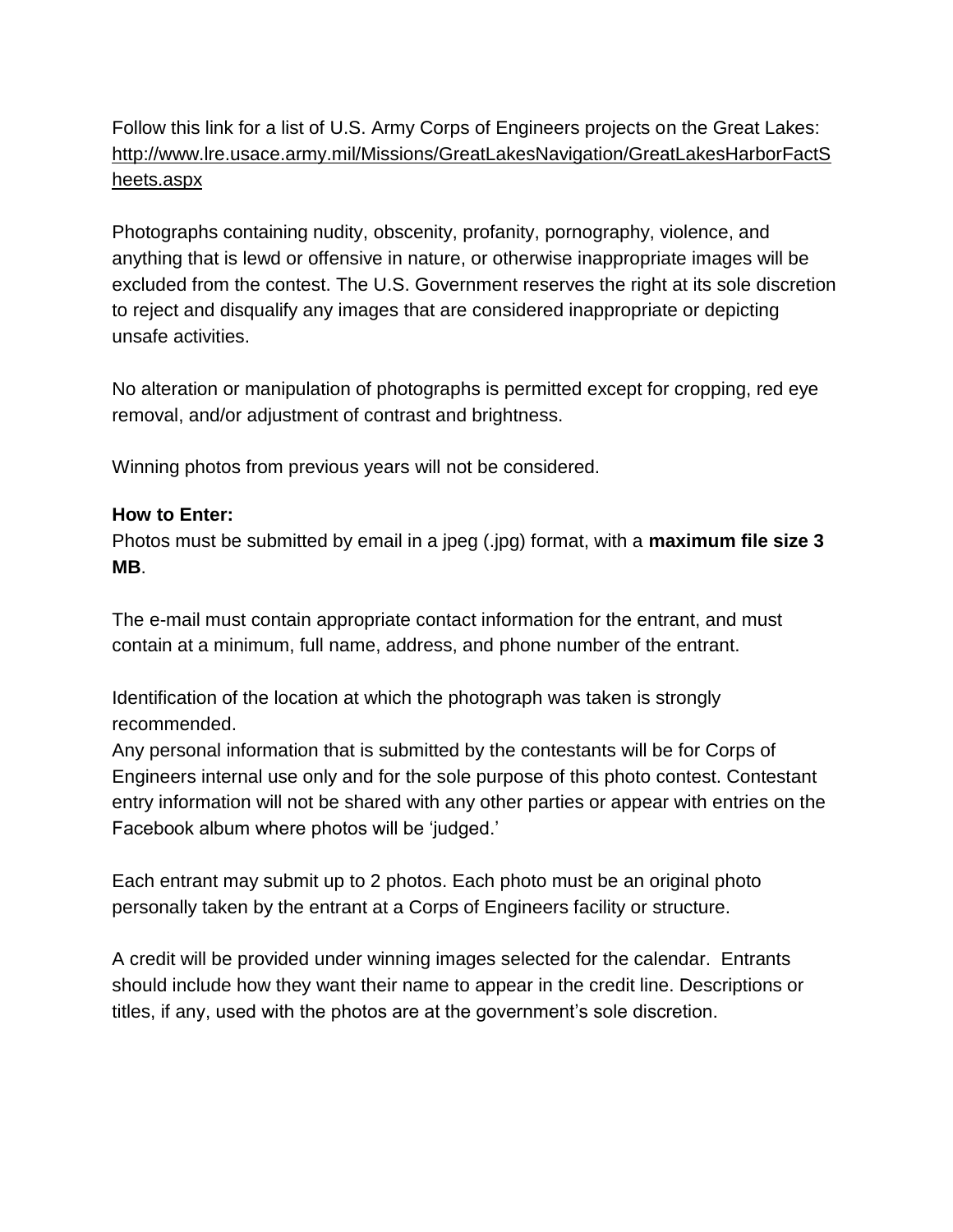#### **Entry Deadlines:**

Entries for each category must be submitted by 11:59 p.m. Eastern time on June 17, 2018 to be considered for the contest.

### **Judging and Prizes:**

All photographs will be posted into an album on Facebook and will be open for public voting beginning June 18 by noon and ending at 9 a.m. June 25. Votes will be counted according to the number of 'likes' each photo receives. Entrants may tag or identify their photos on Facebook at their own discretion. Winning photographs will be announced on the Detroit District web page, Facebook page, and in other related media outlets.

The top 12 winners will be included in a downloadable 2019 calendar available by October 1, 2018.

The top three photographers will receive a plaque featuring their winning photo, courtesy of the Soo Locks Visitors Center Association and Lake Superior Marine Museum Association.

The top winner's photo may also be included in the District's internal annual calendar and will receive a copy of this calendar.

### **Restrictions:**

The submitted images must be the photographer's original work. The photographer certifies that the images submitted have never been copyrighted or, if copyrighted, that the photographer is the copyright owner. The photographer must be the sole owner of the copyright of any image submitted. The submission of the photograph is your guarantee that you are the author and copyright holder of such photograph. Photographs from the public domain are excluded from the contest. Copyright of the images will remain the property of the photographer.

All photographs should be taken at a Corps of Engineers facility or structure within the Detroit District.

It is the sole responsibility of the submitting photographer to obtain a written release from any recognizable person in a submitted photo. Submittal of the photograph is the entrant's warranty that the photograph does not infringe on any third party's rights, and that written permission has been received by the entrant from any third party whose image appears in the photograph.